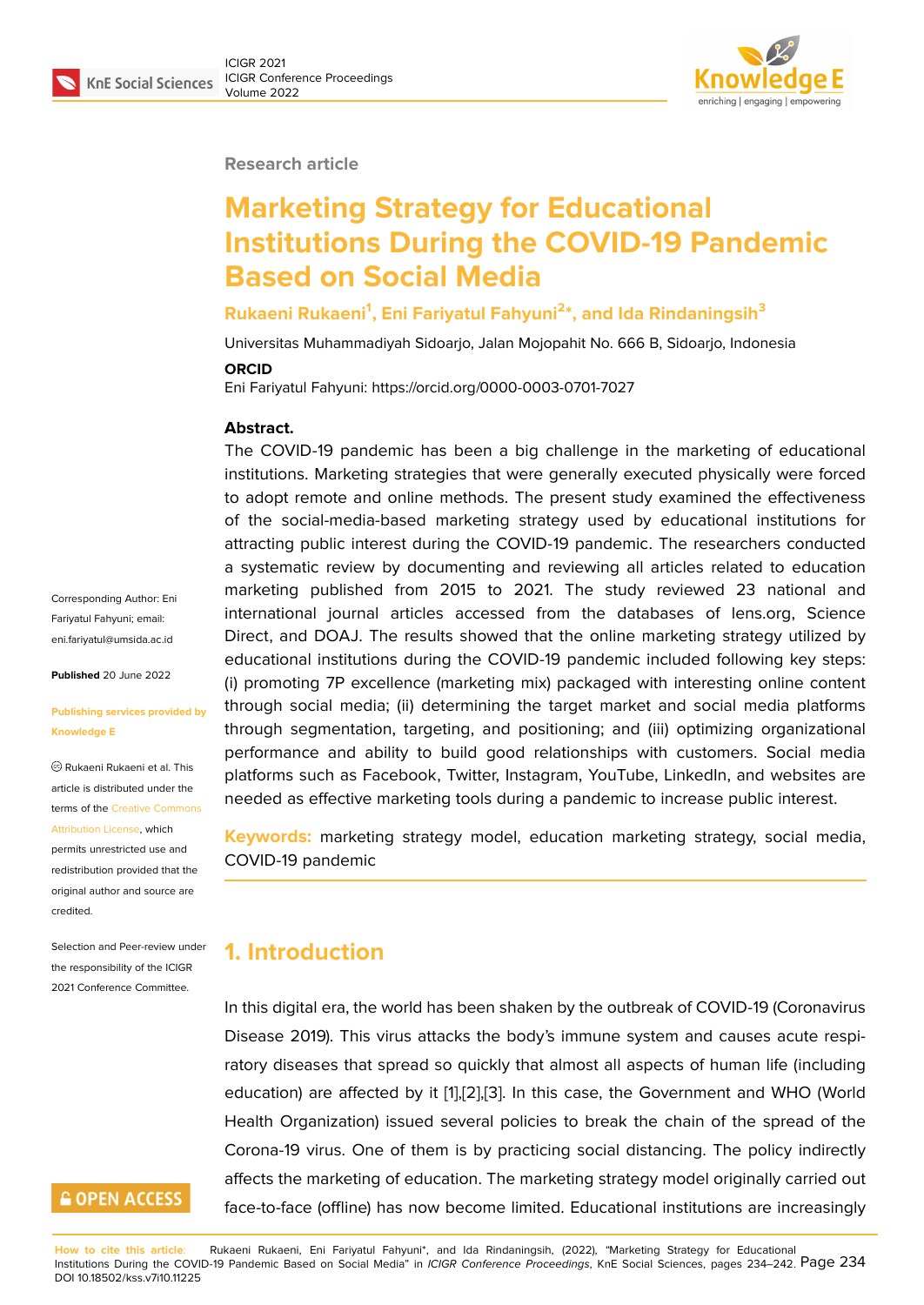finding it difficult to attract public interest and must rethink and find the right strategy model to solve marketing problems during the COVID-19 pandemic.

In industrial revolution 4.0, technology has become the basis of human life, and various social media applications have penetrated their daily lives. Almost every day, millions of people in the world use communication tools such as Facebook, Myspace, LinkedIn, Instagram, Twitter, Google+, and so on [4]. It is easier for humans to interact, find out news, and exchange ideas through social media. Apart from the benefits derived from social media as a means of communication and entertainment, social media has also penetrated many practices and pr[oc](#page-6-3)esses in the world of education[5]. Marketing implementation during the COVID-19 pandemic through digital technology and social media [6],[7]. Social media is a group of Internet-based applications built on the ideological and technological foundations of Web 2.0 that allow the creation a[nd](#page-6-4) exchange of user-generated content [8].

This reality ma[ke](#page-6-5)s [i](#page-6-6)t possible to combine existing phenomena (the impact of the pandemic on marketing and society's trend towards social media) with the marketing needs of educational institutions. Ed[uc](#page-7-0)ational institutions must produce social mediabased educational marketing strategy models that are easily accessible and can attract consumers' interest [9]. The marketing strategy itself is a plan deliberately made by marketers to achieve targets to be achieved in the future[10]. In contrast, the educational marketing strategy aims to offer quality educational services through the 7P advantages to consumers to be i[nte](#page-7-1)rested and lead to "purchases" [4]. Based on a literature review, the purpose of this paper is to find out the marketing [stra](#page-7-2)tegy model for educational institutions during the COVID-19 pandemic based on social media.

#### **2. Method**

This study used a Systematic Literature Review (SLR) method approach, which is carried out by identifying, screening, determining eligibility, and determining conformity to existing research [11]. The research procedure is concluded in Figure 1.

Researchers have collected several articles sourced from the Lens.org database, Science Direct and DOAJ at the identification stage. The keywords used are education marketing str[ate](#page-7-3)gy models, education marketing strategies duri[n](#page-2-0)g the COVID-19 pandemic, and social media-based educational marketing strategies. The material we have collected is sourced from literature and recently published works with a timeline between 2015-2021.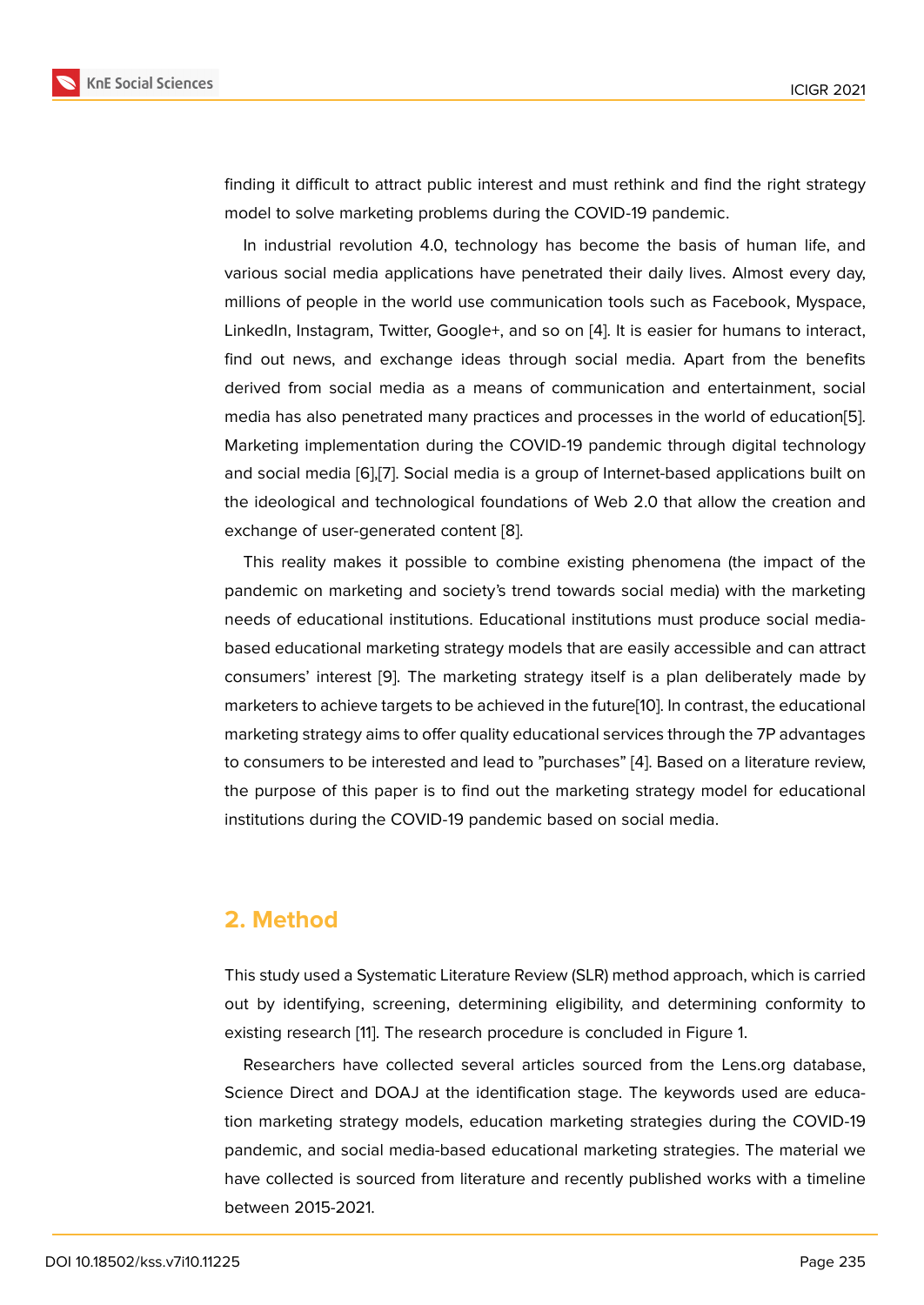

<span id="page-2-0"></span>**Figure** 1: Research Procedure.

The next stage is screening and determining eligibility. All articles identified based on the title, abstract, and keywords that match the research theme are selected and re-examined. Materials that are incomplete and do not match the theme are excluded.

The next stage is the determination of the suitability of the material that has been filtered and declared its feasibility. Articles that meet the requirements are further analyzed, and conclusions are drawn. The researcher chose 23 articles that were relevant to the research and continued with the stage of categorizing the articles into the table provided.

### **3. Results and Discussion**

The social media-based educational marketing strategy model during the COVID-19 pandemic is interesting because, in addition to this research coinciding with the COVID-19 pandemic, social media features are also suitable for use as the latest media in the education marketing system. A separate study is an understanding of the social mediabased educational marketing strategy model during the COVID-19 pandemic. Through this understanding, the managers of educational institutions, in particular, can determine an effective and efficient marketing strategy model. Based on the search engine, several articles were found in Table 1.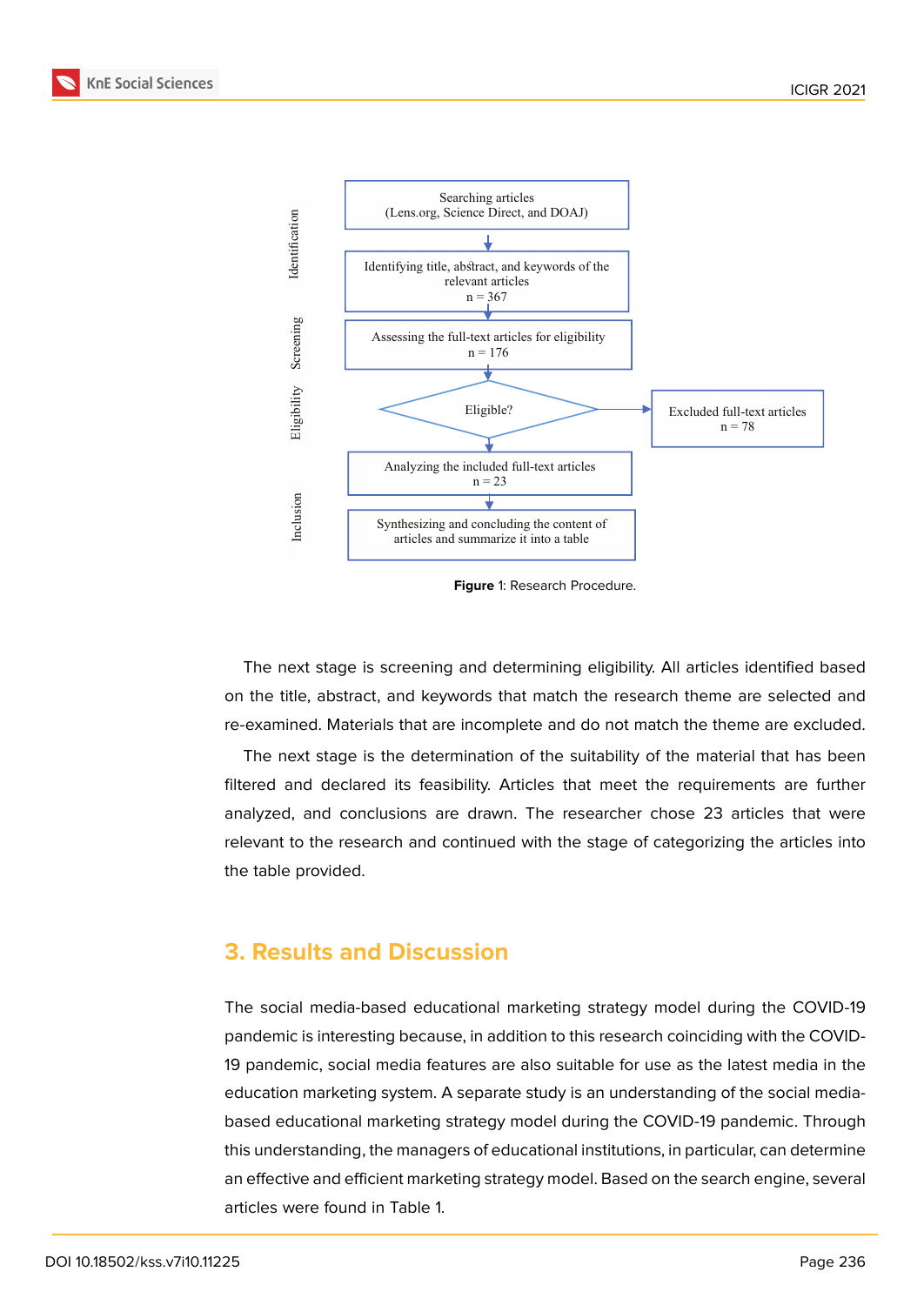Table 1: References of Marketing Strategy Model of Educational Institutions During the COVID-19 Pandemic Based on Social Media.

| References of Marketing Strategy Model of Promotion<br><b>Educational Institutions During the COVID-19 (7P)</b><br><b>Pandemic Based on Social Media</b>                                              | <b>Social</b><br>Media | Segmentation,<br>Positioning,<br>and Targeting | <b>Managerial</b><br><b>Strategy</b> |
|-------------------------------------------------------------------------------------------------------------------------------------------------------------------------------------------------------|------------------------|------------------------------------------------|--------------------------------------|
| Resources and Communications Optimalization ✔<br>in Educational Marketing Strategy [4]                                                                                                                |                        | ✓                                              |                                      |
| Social Media Use in Higher Education: A Review /<br>[5]                                                                                                                                               |                        |                                                |                                      |
| Higher Education Institutions Embracing Digital √<br>& Social Media Marketing: A Case of Top 25<br>Universities in Asia & Africa [6]                                                                  |                        |                                                |                                      |
| Marketing Tools for Promotion of Educational √<br>Services Through Social Networks [7]                                                                                                                |                        |                                                |                                      |
| Social Media, the Digital Revolution, and the √<br>Business of Media [8]                                                                                                                              |                        |                                                |                                      |
| Manajemen Strategi Pemasaran Pendidikan<br>Berbasis Media Sosial [9]                                                                                                                                  |                        |                                                |                                      |
| The Impact of Electronic Marketing Strategies √<br>on the Effectiveness of Communication with<br>Customers: Case Study of Higher Education<br>Services Offices in Muscat, Sultanate of Oman<br>$[10]$ |                        |                                                |                                      |
| Social Media Usage and Its Influence on Stu- V<br>dents' Choice of Tertiary Institutions in Ghana[12]                                                                                                 |                        |                                                |                                      |
| The impact of Online Marketing in the Promotion ✔<br>of Universities in the Context of the Covid-19<br>Health Crisis [13]                                                                             |                        |                                                |                                      |
| Effective Social Media Marketing Strategy: Face- √<br>book as an Opportunity for Universities [14]                                                                                                    |                        |                                                |                                      |
| Marketing Strategies Education Oriented Mar- √<br>ket, Customers And Advantages Competitive [15]                                                                                                      |                        |                                                |                                      |
| Strategi Pemasaran Jasa Pendidikan Dalam √<br>Meningkatkan Kuantitas Siswa [16]                                                                                                                       |                        |                                                |                                      |
| Implementasi Strategi Pemasaran Jasa Pen-<br>didikan pada Masa Pandemi Covid-19 di SMK<br>Muhammadiyah Pagar Alam [17]                                                                                |                        |                                                |                                      |
| The utilization of Social Media in marketing the<br>Lebanese Higher Education institutions[18]                                                                                                        |                        |                                                |                                      |
| Marketing of PAUD Services In The Pandemic √<br>Period In PG-TK Pelangi Ceria (Based On<br>Segmentation, Positioning, And Targeting) [19]                                                             |                        |                                                |                                      |
| The Impact of Market Orientation and Marketing √<br>Strategy on the Performance of Higher Educa-<br>tion Institutions [20]                                                                            |                        |                                                |                                      |
| Pemasaran Lembaga Pendidikan Masa Pandemi √<br>Covid-19 [21]                                                                                                                                          |                        |                                                |                                      |
| Penerapan Marketing Mix sebagai Strategi /<br>Pendidikan<br><b>MAN</b><br>Pemasaran<br>Jasa<br>di<br>Yogyakarta [22]                                                                                  |                        |                                                |                                      |
| Penerapan 7P Sebagai Strategi Pemasaran √<br>Pendidikan Tinggi [23]                                                                                                                                   |                        | ✓                                              |                                      |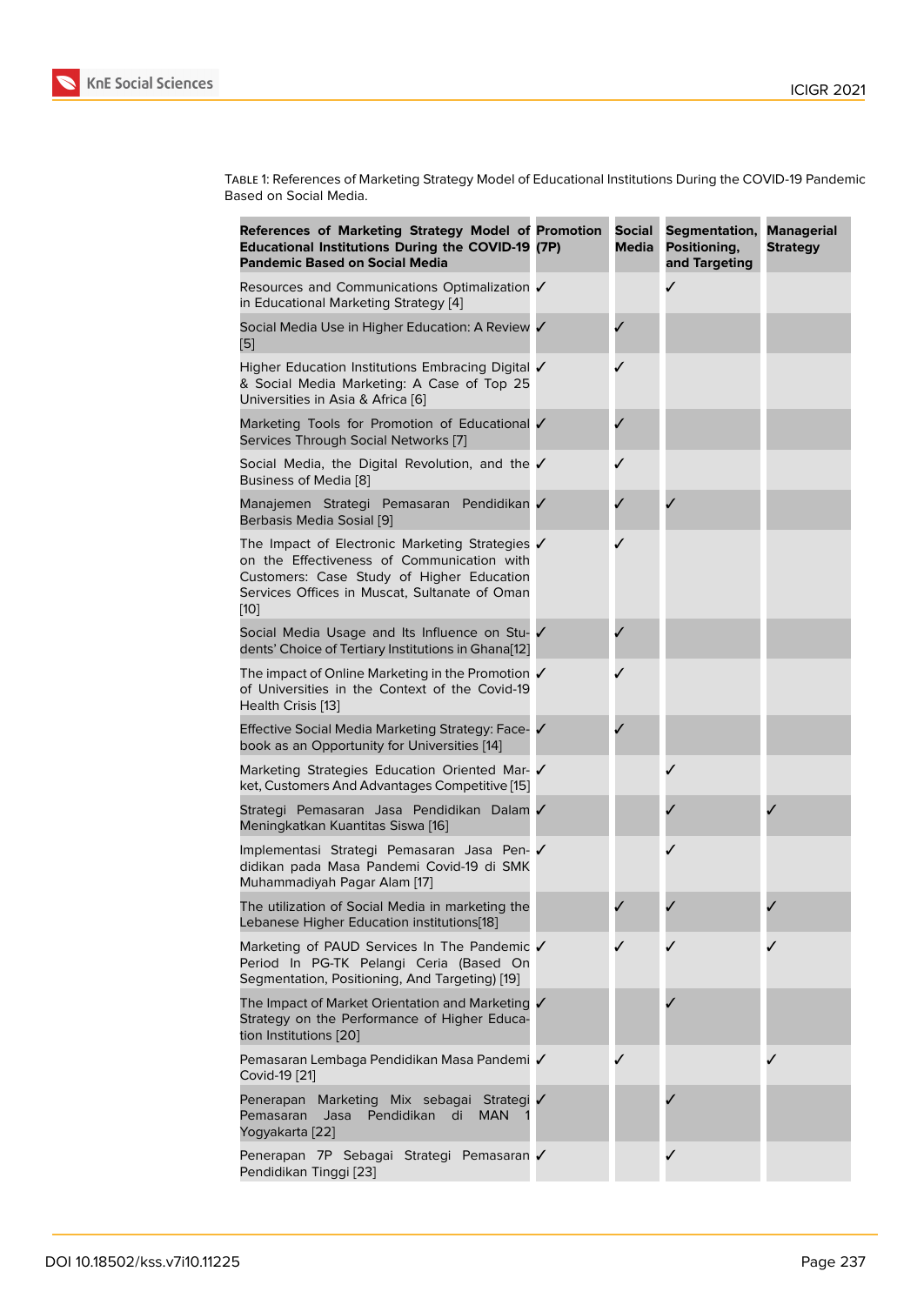| References of Marketing Strategy Model of Promotion<br><b>Educational Institutions During the COVID-19 (7P)</b><br><b>Pandemic Based on Social Media</b> | Social<br>Media | <b>Segmentation,</b><br>Positioning,<br>and Targeting | Managerial<br><b>Strategy</b> |
|----------------------------------------------------------------------------------------------------------------------------------------------------------|-----------------|-------------------------------------------------------|-------------------------------|
| Social media university branding [24]                                                                                                                    |                 |                                                       |                               |
| Social Media as a Marketing Tool for European √<br>and North American Universities and Colleges<br>[25]                                                  |                 |                                                       |                               |
| a Study of Various Digital Marketing Trends Used<br>By Various Businesses During the Pandemic [26]                                                       |                 |                                                       |                               |
| Best Marketing Strategy Selection Using Frac- √<br>tional Factorial Design with Analytic Hierarchy<br>Process [27]                                       |                 |                                                       |                               |

Table 1: References of Marketing Strategy Model of Educational Institutions During the COVID-19 Pandemic Based on Social Media.

Based [on](#page-8-5) Table 1, it is stated that promotion is the main strategy model during the COVID-19 pandemic based on social media. Promotion of 7P advantages (product, price, place, people, process, promotion, and physical evidence) occupies a percentage of 91.3% of all articles. This explains that the promotion of 7P's excellence to attract public interest must be carried out by an educational institution. No matter how good an educational institution is, the public will not know it without promotion. Mass education customers can know the advantages of 7P (marketing mix) by promoting it on social media [16],[20],[21],[23]. Promotion should be carried out in every condition and opportunity that exists. Educational institutions do not have to wait for the teaching of the new year or a certain time because the more intensive the promotion, the more effective and [eff](#page-7-8)i[cien](#page-8-1)t [m](#page-8-2)a[rke](#page-8-6)ting will be[7],[9],[12],[22],[24]. Posting videos and photos of the advantages and achievements of educational institutions can be done several times a day as needed gradually through social media.

Regarding 7P's premium content on [so](#page-6-6)[cia](#page-7-1)l [m](#page-7-4)e[dia,](#page-8-7) [it m](#page-8-3)ust be packaged in such a way, according to the existing reality, not exaggerating but still attractive to the public. In addition to implementation, the content of the 7P advantages (product, price, place, promotion, people, process, physical evidence) must continue to be considered and conveyed to the public properly [9],[24],[25]. The type of social media platform chosen must be under the trend of public interest. From the results of the study, it was found that the platforms that are often used in educational marketing are Facebook, Twitter, Instagram, Youtube, LinkedIn, an[d](#page-7-1) [Web](#page-8-3) [site](#page-8-4)s [6],[10],[24],[25]. The percentage of social media that can be used as a marketing tool, especially during the COVID-19 pandemic, of all journal articles is 69.5%.

The education marketing strategy before [th](#page-6-5)[e C](#page-7-2)[OVID](#page-8-3)[-19](#page-8-4) pandemic could be done offline or online. However, the tendency to implement the education marketing strategy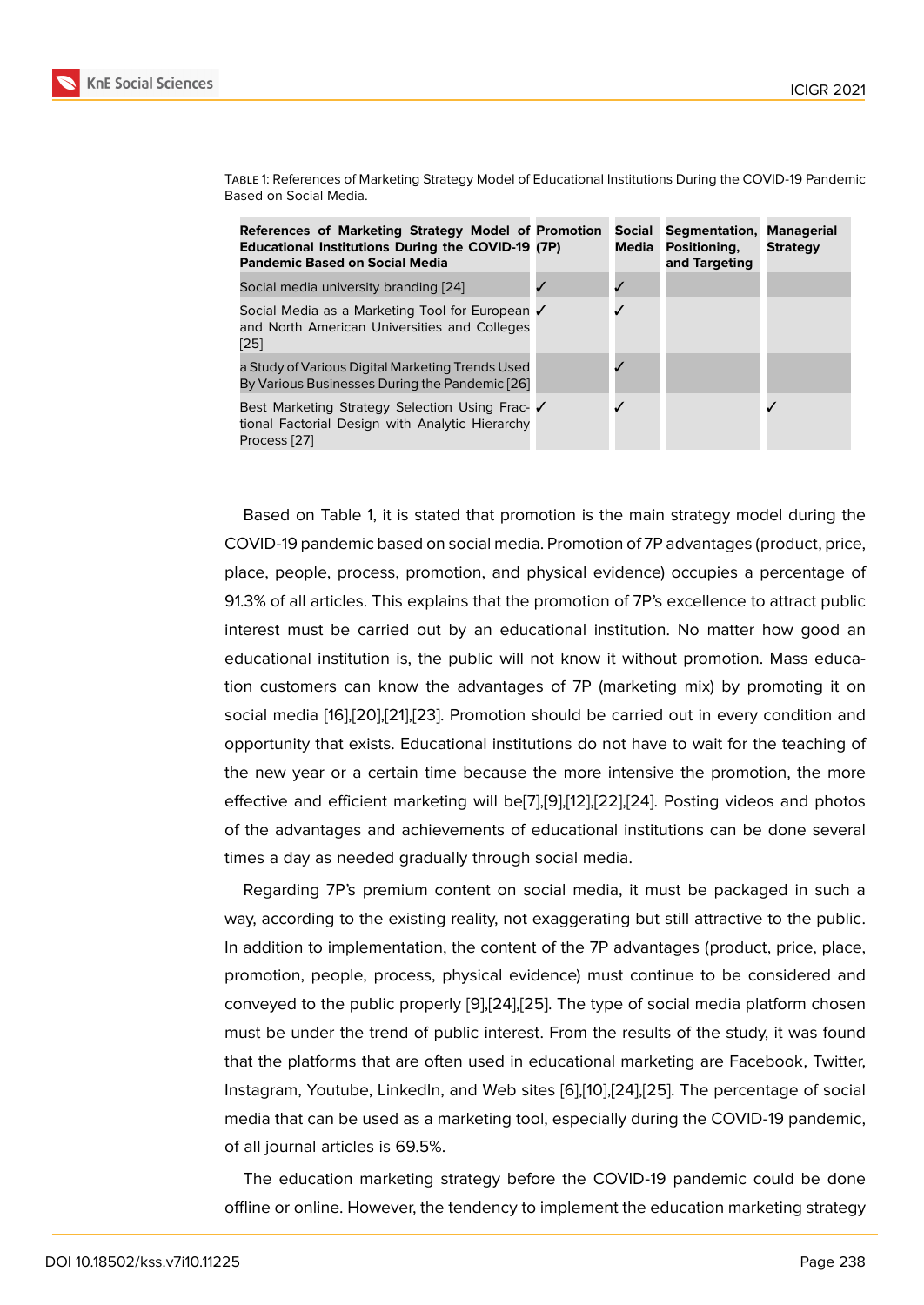during the COVID-19 pandemic to be carried out online is increasing. The strategy used before the pandemic can be applied during the pandemic by packaging it through online (digital) media [21]. During the pandemic, social media is the right choice as a substitute for classic promotional tools such as brochures, pamphlets, banners, exhibitions, and oral information. More and more internet users indirectly affect the ease of public acceptance of infor[mati](#page-8-2)on online. Internet users are the main target of marketing today. This is reinforced by the results of research, which states that the need for online knowledge through social media is increasing during the COVID-19 pandemic[12],[13],[28],[29].

The marketing strategy during the COVID-19 pandemic based on social media requires three important elements that must be carried out in the planning system, namely: a. market segmentation, an activity to identify and classif[y c](#page-7-4)o[ns](#page-7-5)u[me](#page-8-8)r [ma](#page-8-9)rkets according to their characteristics, and needs first; b. targeting, namely determining targets and focusing on the characteristics of the institution's services; and c. positioning, namely positioning educational services in the community. Segmentation, targeting, and positioning occupy a percentage of 34.7% of all reviewed articles. Implementing these three elements is important so that marketing results can be achieved to the maximum. The advantages of institutions can be used as market segmentation [17],[18],[19],[20],[21],[22].

During the COVID-19 pandemic, educational institutions must also be more skilled in using social media to maintain relationships with existing customers. By maximizing [hu](#page-7-9)[man](#page-7-10) [res](#page-8-0)[ourc](#page-8-1)[es,](#page-8-2) s[tart](#page-8-7)ing from heads of educational institutions, teachers to administrators, effective personal communication with customers can be achieved [4]. Reliable capabilities and teamwork of the marketing committee must synergize with each other so that the good image of the institution is increasingly recognized. From the results of a review of all journal articles, 21.7% stated that managerial marketin[g s](#page-6-3)trategies (strategies that prioritize aspects of organizational performance) could also be applied as marketing strategies for educational institutions during the social media-based COVID-19 pandemic. Planning, organizing, implementing and evaluating help in the effective identification, management, utilization of resources, and communication in educational institutions [4],[15],[16].

### **4. Conc[lu](#page-6-3)[sio](#page-7-7)[n](#page-7-8)**

In facing the challenges of the COVID-19 pandemic, there is a social media-based marketing strategy model that educational institutions must carry out to attract public interest. The model is to combine the following steps: 1. Promotion of the excellence of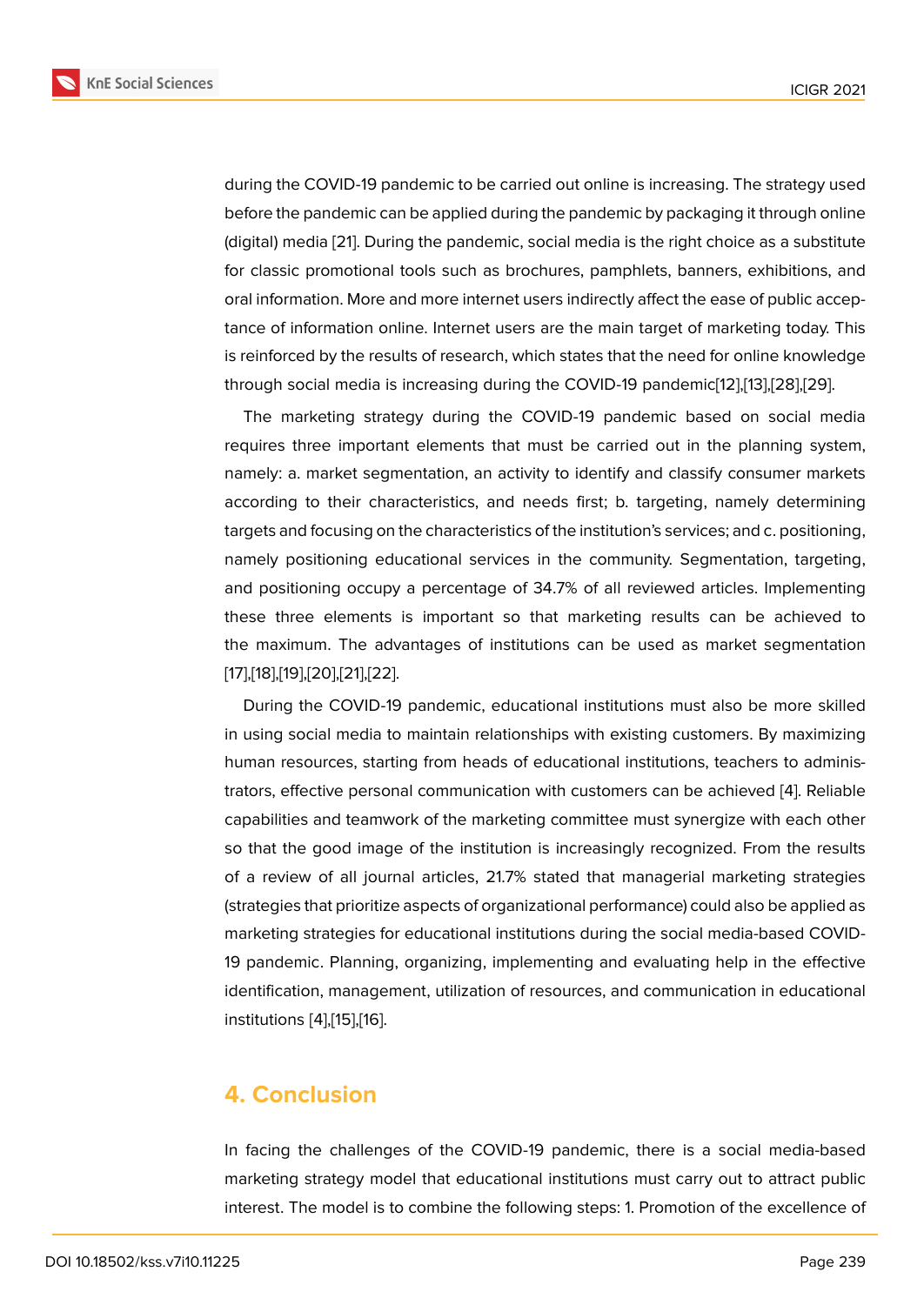**KnE Social Sciences** 



educational institutions through the 7Ps (product, price, place, promotion, people, physical evidence, and process) at every opportunity packaged online through social media. This activity begins with the creation of creative and attractive content 2. Determining the target market through planning (segmentation, targeting, and positioning) and determining the type of social media platform to be used 3. Optimizing the performance and capabilities of the corporate team to foster good relationships with customers through social media. As stated, Facebook, Twitter, Instagram, Youtube, LinkedIn, and Web sites are the types of platforms in great demand today. The social media-based marketing strategy model is expected to be a marketing solution for educational institutions to attract public interest during the COVID-19 pandemic.

## **Acknowledgments**

I thank the University of Muhammadiyah Sidoarjo and all the lecturers who have guided me in completing this article.

### **References**

- <span id="page-6-0"></span>[1] El Zuhby N. Tafakur pandemi Covid-19 perspektif pendidikan Islam. Jurnal Pemikiran dan Pendidikan Islam. 2020;26(2):191–198. https://doi.org/10.3201/eid2602.190697
- <span id="page-6-1"></span>[2] Onojah AO, Onojah AA. Inspiration of technology; effect of Covid-19 pandemic on education. AIJR Preprints. 2020;120:1–10. https://doi.org/10.21467/preprints.120
- <span id="page-6-2"></span>[3] Siahaan M. Dampak pandemi Covid-19 terhadap dunia pendidikan. Jurnal Kajian Ilmiah. 2020;1(1):73–80. https://doi.org/10.31599/jki.v1i1.265
- <span id="page-6-3"></span>[4] Zuhaeda NF. Resources and communications optimalization in educational marketing strategy. Science Enginering Education and Development Studies. Conference Series. 2018;1(1):133–142. https://doi.org/10.20961/seeds.v1i1.20640
- <span id="page-6-4"></span>[5] Zachos G, Paraskevopoulou-Kollia EA, Anagnostopoulos I. Social media use in higher education: A reviewer Education Science. 2018;8(4). 1-13. https://doi.org/10.3390/educsci8040194
- <span id="page-6-5"></span>[6] Paladan NN. Higher education institutions embracing digital; Social media marketing: A case of top 25 universities in Asia & Africa. SSRN Electronic Jurnal. 2019;5:159–167. https://doi.org/10.2139/ssrn.3347018
- <span id="page-6-6"></span>[7] Serhiivna OK, Mykolayivna OP, Stanishlavovich KM. Marketing tools for promotion of educational services through social networks. Marketing Digital Technology. 2020;4(3):34–43. https://doi.org/10.15276/mdt.4.3.2020.4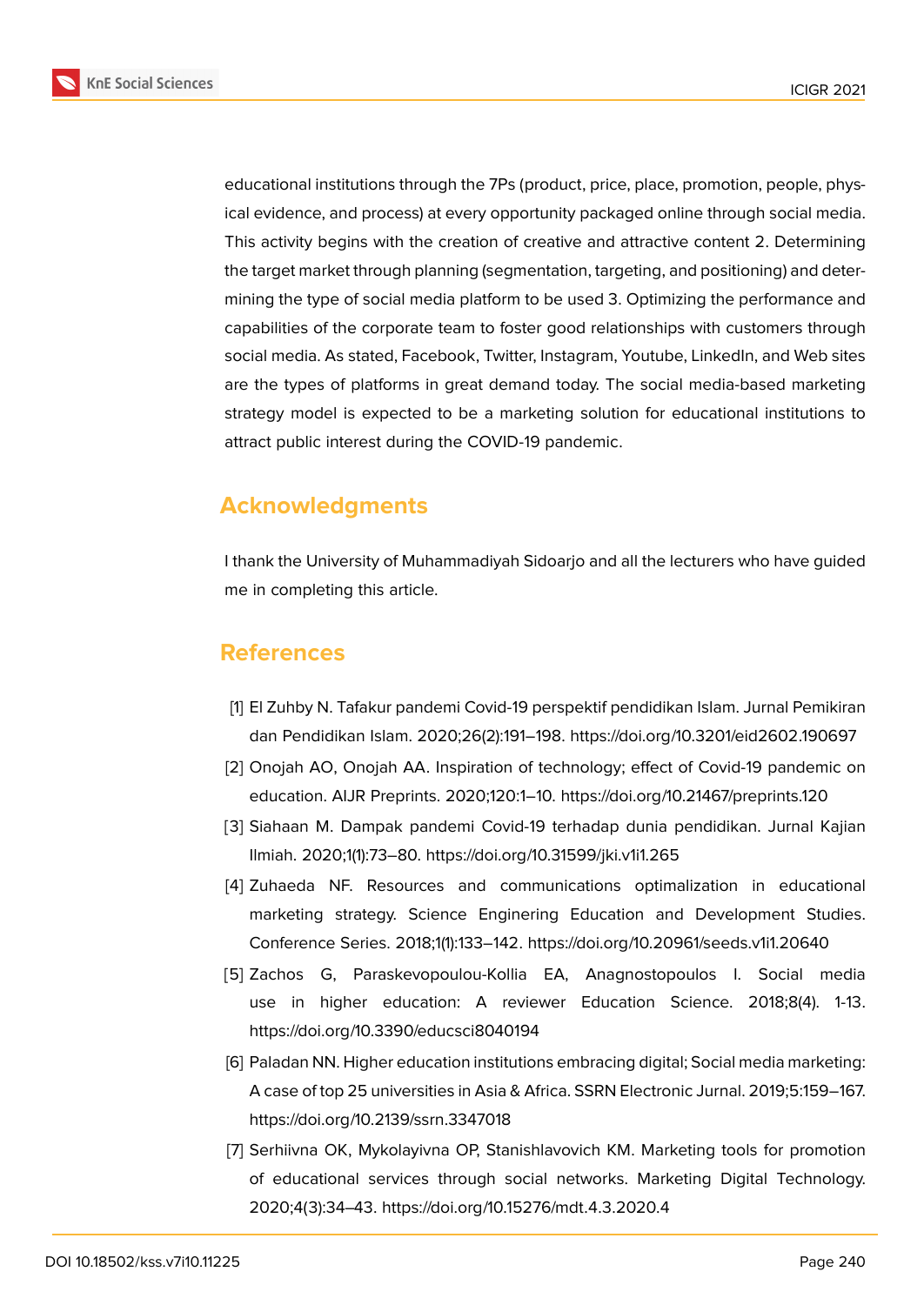

- <span id="page-7-0"></span>[8] Kaplan AM. Social media, the digital revolution, and the business of media. JMM International Jurnal Media Management. 2015;17(4):197–199. https://doi.org/10.1080/14241277.2015.1120014
- <span id="page-7-1"></span>[9] Nurmalasari N, Masitoh I. Manajemen strategi pemasaran pendidikan berbasis media social. Journal of Management Review. 2020;4(3):543-552 http://dx.doi.org/1025157/mr.v4i3.4524
- <span id="page-7-2"></span>[10] Al-Busaidi MSN, Matriano MT. The impact of electronic marketing strategies on the effectiveness of communication with customers: Case study of higher education services offices in Muscat, Sultanate of Oman. Advances In Social Sciences Research Journal. 2021;8(4):278–304. https://doi.org/10.14738/assrj.84.9754
- <span id="page-7-3"></span>[11] Wiyanto SS, Hidayah I. Scientific creativity: A literature review. Jurnal Physycology Conference Series. 2020;1567(2). https://doi.org/10.1088/1742-6596/1567/2/022044
- <span id="page-7-4"></span>[12] Jephthah A, Mba K. Social media usage and its influence on students' choice of tertiary institutions in Ghana. Europan Jurnal of Bussines Management. 2019;11(30):55–65. https://doi.org/10.7176/ejbm/11-30-07
- <span id="page-7-5"></span>[13] Popescu R, Medințu G. The impact of online marketing in the promotion of universities in the context of the Covid-19 health crisis. Bussines Exellence Management 2021;11(2):91–102. https://doi.org/10.24818/beman/2021.S.I.2-07
- <span id="page-7-6"></span>[14] Assimakopoulos C, Antoniadis I, Kayas OG, Dvizac D. Effective social media marketing strategy: Facebook as an opportunity for universities. International Jurnal Retail Distribution Management. 2017;45(5):532–549. https://doi.org/10.1108/IJRDM-11-2016-0211
- <span id="page-7-7"></span>[15] Junarnis I, Rahmi ME, Zaini MM. Marketing strategies education oriented market, customers and advantages competitive. Jurnal Education Teacher Learning. 2021;3(3):29–40. https://doi.org/10.51178/jetl.v3i3.274
- <span id="page-7-8"></span>[16] Kustian E, Abdurakhman O, Firmansyah W. Strategi pemasaran jasa pendidikan dalam meningkatkan kuantitas siswa. Tadbir Muwahhid. 2018;2(2):87-94. https://doi.org/10.30997/jtm.v2i2.1176
- <span id="page-7-9"></span>[17] Wulandari A, Harto K, Astuti M, Sandi A. Implementasi strategi pemasaran jasa pendidikan pada masa pandemi Covid-19 di SMK muhammadiyah pagar alam. Islamic Manajemen: Jurnal Manajemen Pendidikan Islam. 2021;4(2):285-296. https://doi.org/10.30868/im.v4i02.1519
- <span id="page-7-10"></span>[18] Ismail F. The utilization of social media in marketing the Lebanese higher education institutions. SHS Web Conference. 2021;111:01004. 1-8. https://doi.org/10.1051/shsconf/202111101004